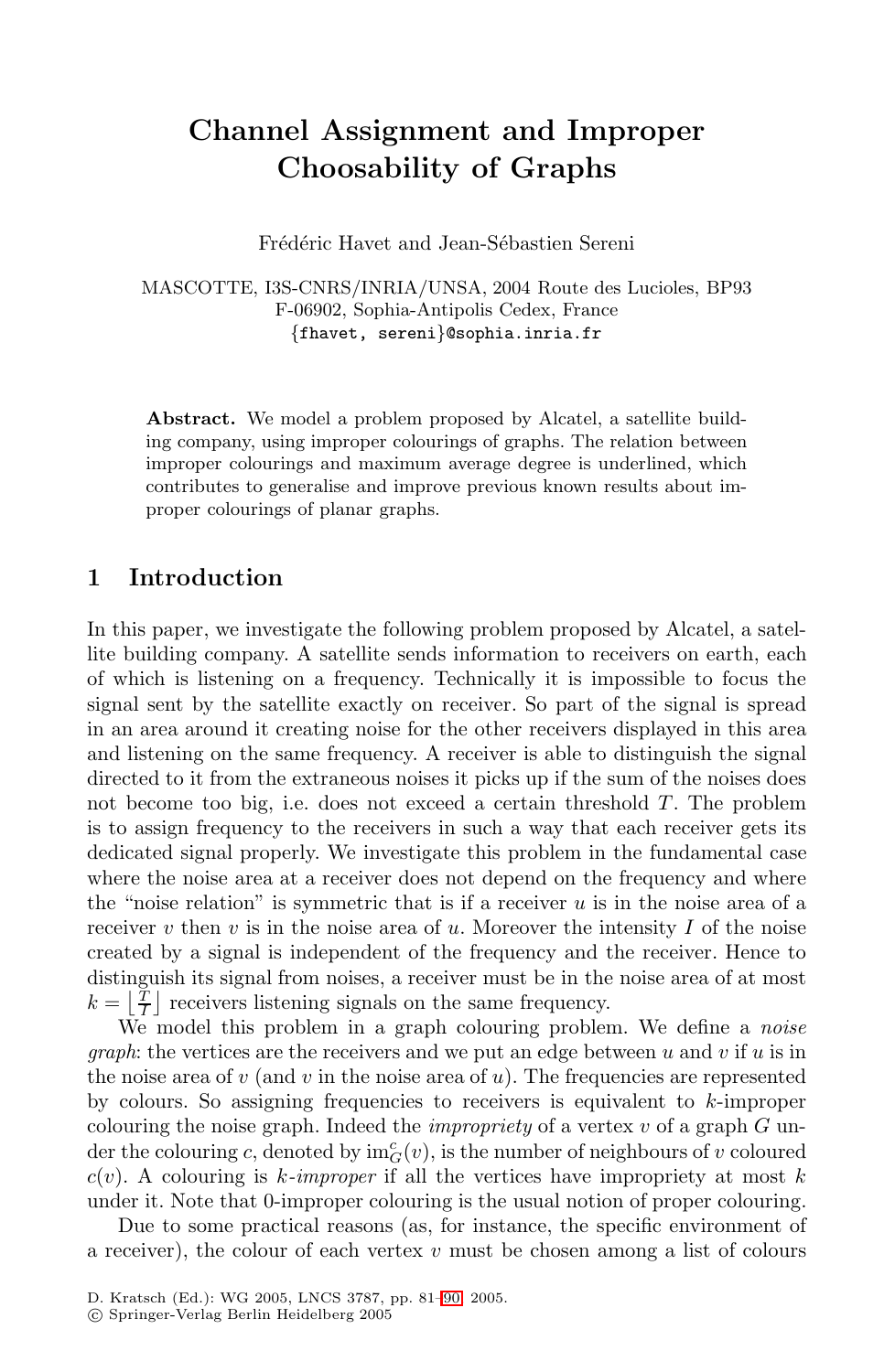$L(v)$  (that represents the frequencies all[ow](#page-9-0)ed for that receiver). Formally, given a graph G, an l*-list-assignment* L of G is an function which assigns to each vertex of G a list of at least l colours. An L*-colouring* of G is a vertex colouring in which each vertex v is assigned a colour of the list L(v). G is k*-improper* L*-colourable* if there exists a k-improper L-colouring of G. G is said to be k*-improper* l*-choosable* if such a colouring exists for any l-list-assignment.

Improper choosability of planar graphs has been widely studied. In particular, any planar graph is known to be 0-improper 5-choosable [8] and 2-improper 3 choosable [3,6]. It is conjectu[re](#page-9-1)d that any planar graph is 1-improper 4-choosable.  $\text{S}$ krekovski [7] studied *k*-improper 2-choosability of planar graphs in relation with their girth (the *girth* of a graph  $G$  is the size of a smallest cycle of  $G$ ). Denoting by  $g_k$  the smallest integer such that every planar graph of girth at least  $g_k$  is k-improper 2-choosable, he proved  $6 \leq g_1 \leq 9, 5 \leq g_2 \leq 7, 5 \leq$  $g_3 \leq 6$  and  $\forall k \geq 4, g_k = 5$ . In this paper, we study improper colourings of (not necessarily planar) graphs in relation with their density. Not only does this approach generalise and improve the results of [7] concerning planar graphs, but it also has practical interest since the noise graphs modelling Alcatel's networks have bounded density.

The *average degree* of a graph  $G$ , denoted by  $Ad(G)$ , is the sum of the degree of each vertex divided by the number of vertices. The *maximum average degree* of  $G$ , denoted by  $\text{Mad}(G)$ , is the maximum of the average degree of each of its subgraphs (including G). If G is not a forest, the *heart* of G, denoted by  $h(G)$ , is the biggest subgraph of  $G$  in which every vertex has degree at least 2. It can be obtained by consecutive removing of vertices of degree 1.

## **Proposition 1.** *If* G *is not a forest, then*  $\text{Mad}(G) = \text{Mad}(h(G))$ *.*

*Proof.* As  $h(G)$  is a subgraph of G, Mad $(G)$  > Mad $(h(G))$ . Let H be a subgraph of G such that  $\text{Mad}(G) = \text{Ad}(H)$ . Then H is not a forest since otherwise we would have  $\text{Mad}(G) < 2$  and G would be a forest. So  $h(H)$  is defined and it is a subgraph of  $h(G)$ . Moreover,  $h(H)$  has minimum degree at least 2, so adding to it vertices of degree 1 cannot increase its average degree: let  $H'$  be a supergraph obtained from  $h(H)$  by adding  $k \geq 1$  vertices of degree 1. We assume that  $h(H)$ has *n* vertices. Then

$$
\mathrm{Ad}(H') = \frac{n \times \mathrm{Ad}(h(H)) + 2k}{n+k} = \mathrm{Ad}(h(H)) + \frac{2k - k \times \mathrm{Ad}(h(H))}{n+k} \le \mathrm{Ad}(h(H))
$$

since  $\text{Ad}(h(H)) > 2$ . So  $\text{Mad}(h(G)) > \text{Ad}(h(H)) > \text{Ad}(H) = \text{Mad}(G)$ .

Let  $M(k, l)$  be the greatest real such that every graph of maximum average degree less than  $M(k, l)$  is k-improper l-choosable. Obviously,  $M(k_1, l) \leq$  $M(k_2, l)$  if  $k_1 \leq k_2$ . We have that  $M(k, 1) = \frac{2k+2}{k+2}$  since a graph is k-improper 1-choosable if and only if it has maximum degree at most  $k$  (and a graph of maximum degree at least  $k + 1$  contains the star  $S_{k+1}$  as a subgraph, so it has maximum average degree at least  $\frac{2k+2}{k+2}$ . If  $l \geq 2$ , first note that any tree is 0-improper 2-choosable. Furthermore, for any  $k \geq 0$ , a graph G which is not a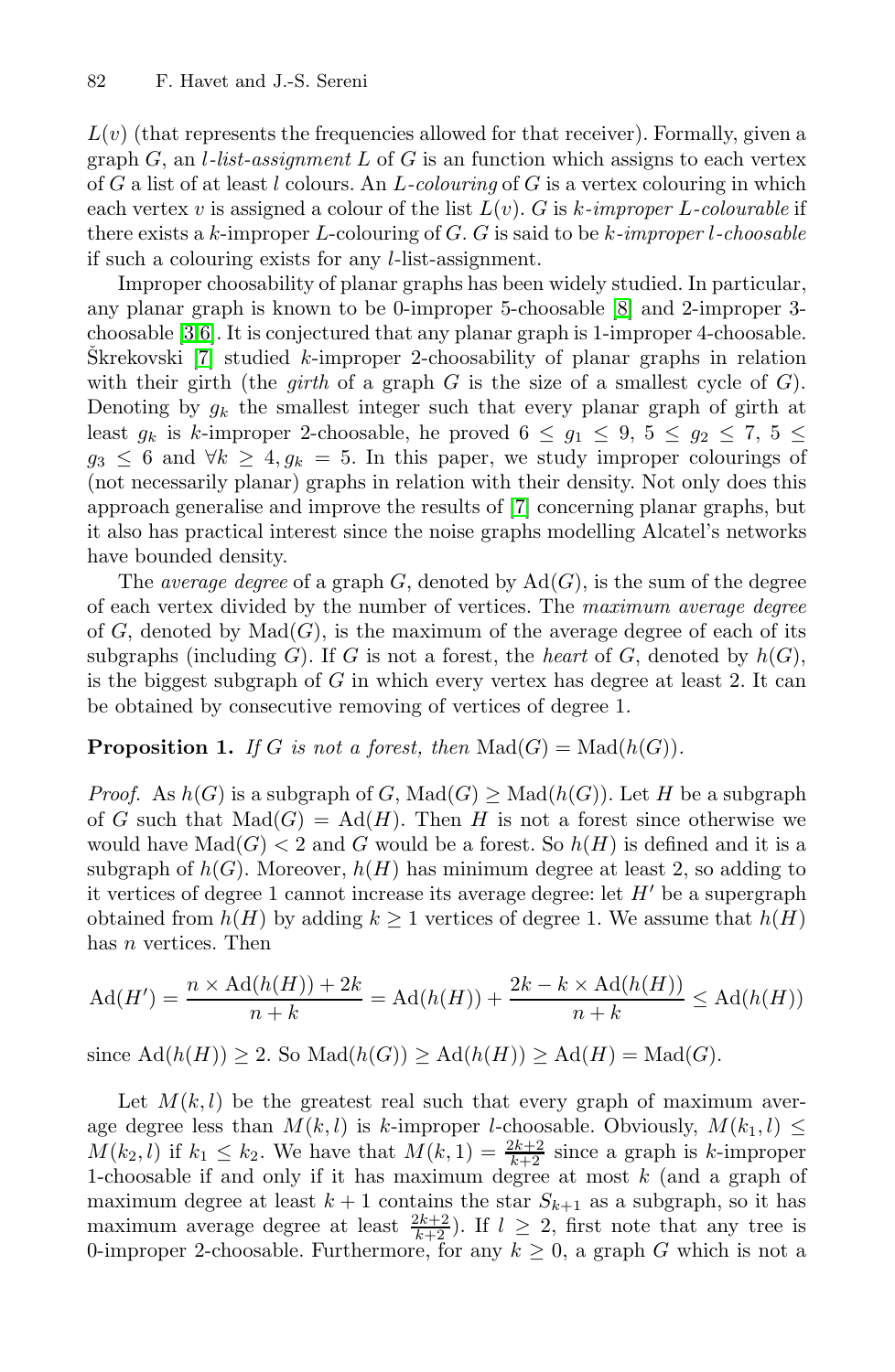<span id="page-2-1"></span><span id="page-2-0"></span>forest is k-improper 2-choosable if and only if its heart is. Hence, we shall restrict the study to graphs with minimum degree at least 2.

In the [fo](#page-2-0)llowing section, we show:

**Theorem 1.** For all  $k \geq 0$ , all graphs of maximum average degree less than  $\frac{4k+4}{k+2}$  are k-improper 2-choosable.

**Theorem 2.** For all  $k \geq 1$ ,  $M(k, 2) \leq \frac{4k^2 + 6k + 4}{12 + 2k + 2}$  $\frac{4k^2 + 6k + 4}{k^2 + 2k + 2} = 4 - \frac{2k + 4}{k^2 + 2k + 2}.$ 

We then generalise Theorem 1:

**Theorem 3.** *For all*  $l \geq 2$  *and all*  $k \geq 0$ *, all graphs of maximum average degree* less than  $\frac{l(l+2k)}{l+k}$  are k-improper l-choosable.

**Corollary 1.** For any fixed l,  $\lim_{k \to +\infty} M(k,l) = 2l$ .

Using Euler's formula, one can show that if  $G$  is a planar graph with minimum degree at least 2 and girth at least g, then Mad( $G$ ) <  $\frac{2g}{g-2}$ . So Theorem 1 immediately implies:

**Corollary 2.** *Let* G *be a planar graph of girth* g*.*

*1.* If  $g \geq 8$  then G is 1-improper 2-choosable, so  $g_1 \leq 8$ . 2. If  $g \geq 6$  then G is 2*-improper* 2*-choosable, so*  $g_3 \leq g_2 \leq 6$ *. 3.* If  $g \geq 5$  then G is 4-improper 2-choosable, so  $g_k \leq 5$  for  $k \geq 4$ .

Some proofs are omitt[ed](#page-2-0) or just sketched. The detailed [pr](#page-2-0)oofs are presented in [4].

## **2 Improper 2-Choosability**

#### **2.1** Lower Bound for  $M(k, 2)$

In this subsection, we shall prove Theorem 1. Note that if  $k = 0$  then Theorem 1 holds trivially. Indeed a graph with maximum average degree less than 2 contains no cycle and so it is a forest. Hence it is 2-choosable. Furthermore  $M(0, 2) \leq 2$ since an odd cycle is not 2-colourable, so  $M(0, 2) = 2$ . For bigger values of k, we will need the following preliminary definitions and results:

**Definition 1.** If  $v \in V(G)$  then  $d_G(v)$  denotes the degree of v in the graph G. For all positive integer  $p$ , a vertex of degree equal to (resp. at most, resp. at least) p is called a p-vertex (resp.  $(\leq p)$ -vertex, resp.  $(\geq p)$ -vertex). For  $S \subseteq V(G)$  (resp.  $E \subseteq E(G)$ ) we denote by  $G-S$  (resp.  $G-E$ ) the induced subgraph of G obtained by removing the vertices (resp. edges) of S (resp. E) from  $V(G)$  (resp.  $E(G)$ ). If  $S = \{v\}$  and  $E = \{uv\}$ , we shall note  $G - v = G - S$  and  $G - uv = G - E$ . The *union* (resp. *intersection*) of the graphs  $G_1$  and  $G_2$  is the graph  $G = G_1 \cup G_2$  (resp.  $G = G_1 \cap G_2$  such that  $V(G) = V(G_1) \cup V(G_2)$  (resp.  $V(G) = V(G_1) \cap V(G_2)$ ) and  $E(G)=E(G_1) \cup E(G_2)$  (resp.  $E(G)=E(G_1) \cap E(G_2)$ ). Let D be a digraph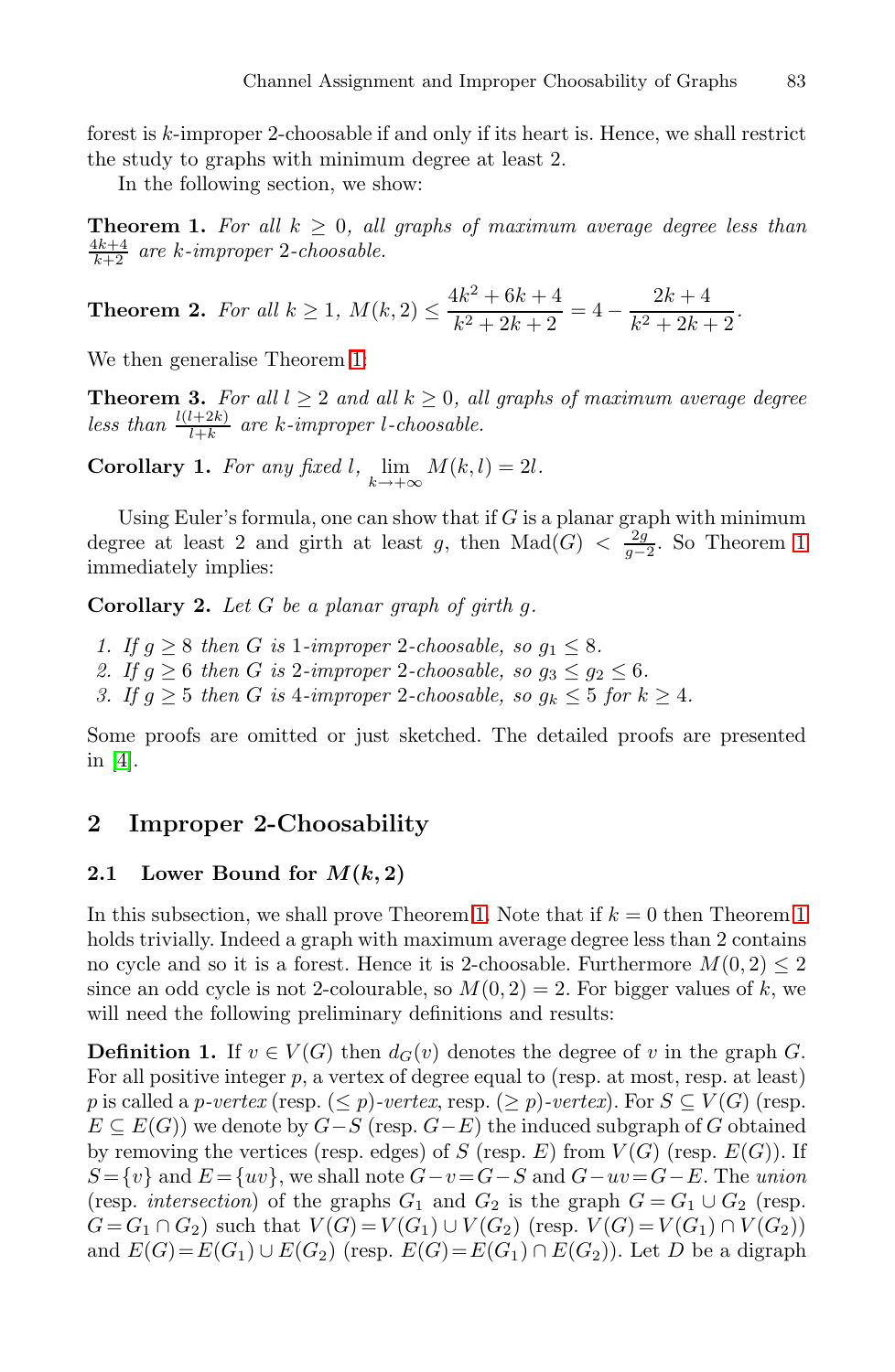and u one of it[s v](#page-2-0)ertices. An *outneighbour* (resp. *inneighbour*) of u in D is a vertex  $v$  of  $D$  such that there exists an arc from  $u$  to  $v$  (resp. from  $v$  to  $u$ ) in D. The *outdegree* (resp. *indegree*) of u in D, denoted by  $d_D^+(u)$  (resp.  $d_D^-(u)$ ), is the number of outneighbours (resp. inneighbours) of u in D. The *degree* of u is  $d_D(u) = d_D^-(u) + d_D^+(u)$ ; it is the degree of u in the underlying undirected graph. A graph is said to be (k, 2)*-minimal* if it is not k-improper 2-choosable but

each of its proper subgraphs is.

The idea of the proof of Theorem 1 is to consider a  $(k, 2)$ -minimal graph and apply a discharging procedure, the rule of which is to discharge  $\frac{k}{k+2}$  along the arcs of a discharging digraph which is obtained using the following process:

- 1. Orient each edge uv where v is a 2-vertex from u to v.
- <span id="page-3-0"></span>2. If  $k \geq 3$ , orient each edge uv where v is a 3-vertex from u to v.
- 3. Wh[ile](#page-9-1) there is an unoriented edge  $uv$  where  $v$  an  $i$ -vertex with outdegree  $i-1$  for some  $k+2 \leq i < \frac{3k}{2}+2$ , we orient it from u to v.

The digraph D induced by the oriented edges is called a *discharging digraph* of G.

The aim of the next lemmata is to establish some properties of such a discharging digraph.

**Lemma 1 (Škrekovski [7]).** Let  $k \geq 1$  and let G be a  $(k, 2)$ -minimal graph. *Then* G has minimum degree at least 2 and two  $(\leq k + 1)$ -vertices are not *adjacent.*

<span id="page-3-1"></span>**Definition 2.** If u and v are two vertices of a digraph  $D$ , a  $(u, v)$ -dipath is a directed path from u to v. The *outsection* of u in D, denoted  $A_D^+(u)$ , is the set of vertices v such that there is a  $(u, v)$ -dipath in D.

An *arborescence* is an oriented tree in which every path is directed from a vertex called the *root*[.](#page-3-0) Note that in an arborescence every vertex except the root has indegree 1. The *leaves* of the arborescence are the vertices of outdegree 0. A vertex which is neither a leaf nor the root is an *internal vertex*. A *quasiarborescence* is a directed graph obtained from an arborescence by identifying some leaves.

**Lemma 2.** Let D be a discharging digraph of a  $(k, 2)$ -minimal graph, and  $k > 1$ .

- $-$  *D* has no 2-circuit since by Lemma 1 two  $(\leq k+1)$ -vertices cannot be adja*cent. So it has no circuit at all.*
- $-I f k \leq 2$ , only vertices of degree 2 or  $k + 2$  have indegree more than zero.
- $-$  *Every* 2-vertex has indegree 2 in D and if  $k \geq 3$ , every 3-vertex has inde*gree* 3*.*
- $-$  *For every vertex*  $u$ ,  $A_D^+(u)$  *is a quasi-arborescence whose leaves have degree* 2 *(resp.* 2 *or* 3*)* in G if  $k \leq 2$  *(resp.*  $k \geq 3$ *). In particular, the indegree of the leaves in*  $A_D^+(u)$  *is at most* 2 *(resp.* 3*)*.

**Definition 3.** A quasi-arborescence is a (k, 2)*-quasi-arborescence* if and only if every vertex has outdegree at most max $\{2, 2k - 1\}$  and every leaf has indegree at most min $\{k, 3\}.$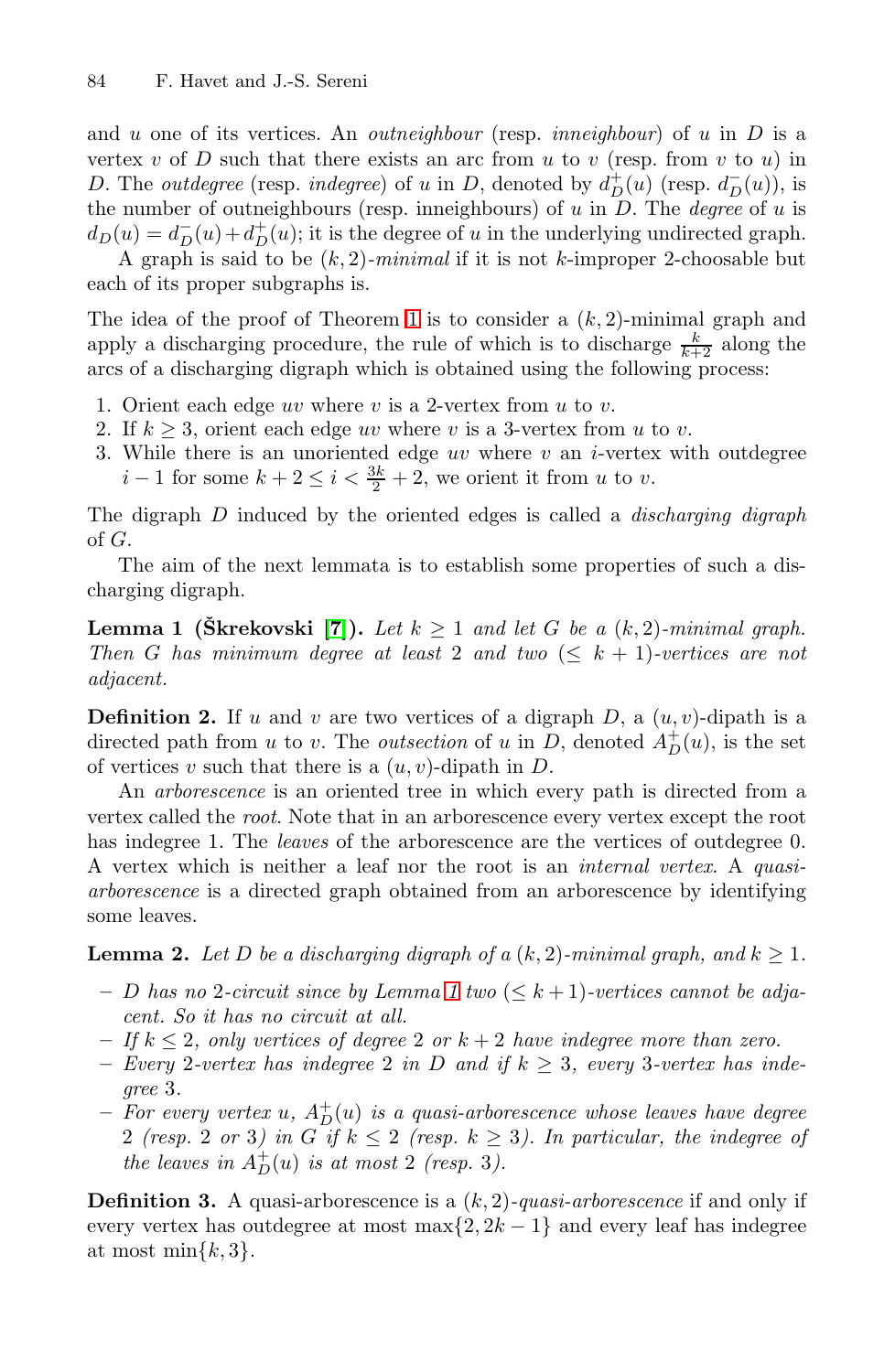<span id="page-4-0"></span>**Lemma 3.** Let  $k \geq 2$ . Let Q be a  $(k, 2)$ -quasi-arborescence rooted at u and L a 2*-list-assignment of* Q*. Then any* L*-colouring of the leaves can be extended to a*  $k$ -improper  $L$ -colouring of  $D$  *such that* u has impropriety at most  $k - 1$ .

*Proof.* By induction on the number of vertices of Q, the result being trivially true if  $|V(Q)| = 1$ .

Suppose now that  $|V(Q)| > 1$  and the result holds for smaller k-quasiarborescences. Let  $v_1, \ldots, v_s$  be the outneighbours of u in Q. Note that  $Q - u$ is the union of s  $(k, 2)$ -quasi-arborescences  $Q_i$ ,  $1 \leq i \leq s$  rooted at  $v_i$  that are disjoint except possibly on their leaves.

Let  $c$  be an  $L$ -colouring of the leaves of  $Q$ . Then by induction it can be extended to a k-improper L-colouring of each of the  $Q_i$  so that  $im(v_i) \leq k - 1$ . Since a leaf of Q has indegree at most  $\min\{k, 3\}$  and  $\text{im}_Q(x) = \text{im}_{Q_i}(x)$  for every vertex of Q*<sup>i</sup>* which is not a leaf, then the union of these colourings is a k-improper L-colouring of Q such that  $im(v_i) \leq k - 1, 1 \leq i \leq s$ .

<span id="page-4-2"></span>Now, one of the two colours of  $L(u)$ , say  $\alpha$ , is assigned to at most  $k-1$ neighbours of u since  $s \leq 2k - 1$ . Thus setting  $c(u) = \alpha$ , we obtain the desired colouring.

Obviously, the above result cannot be extended for  $k = 1$  because it is hopeless to extend every L-colouring of the leaves in a colouring such that the root has impropriety 0. However, the following weaker result holds:

<span id="page-4-1"></span>**Lemma 4.** *Let* Q *be a* (1, 2)*-quasi-arborescence rooted at* u*,* L *a* 2*-listassignment of* Q *with*  $L(u) = {\alpha, \beta}$  *and* c *an* L-colouring of S, the set of leaves *of* Q *with indegree* 1*. One of the following holds:*

- *(i)* c can be extended to a 1-improper L-colouring of Q such that  $im(u)=0$ ;
- *(ii)* c can be extended to two different 1-improper L-colourings of  $Q$  c<sub>1</sub> and c<sub>2</sub> *such that*  $c_1(v) = c_2(v)$  *if*  $v \neq u$ *.*

**Lemma 5.** Let  $k \geq 3$ . Let D be a discharging digraph of a  $(k, 2)$ -minimal *graph* G*.*

- *(i)* Every *i*-vertex with  $4 \leq i \leq k+1$  has outdegree zero.
- *(ii)* Every *i*-vertex with  $k + 2 \leq i \leq 2k + 1$  has outdegr[ee](#page-4-0) less than *i*.
- *Proof.* (i) Suppose, for a contradiction, that  $v$  is a vertex contradicting the assertion and let u be an outneighbour of v. Note that u is a  $\left( \langle \frac{3k}{2} + 2 \rangle \right)$ vertex by definition of a discharging digraph.

Let L be a 2-list-assignment of G. Let S be the set of leaves of  $A_D^+(u)$ . By minimality, let c be a k-improper L-colouring of  $G - A_D^+(u)$ .

 $A_D^+(u)$  is a  $(k, 2)$ -quasi-arborescence: since u is dominated by v in D, u has outdegree less than  $\frac{3k}{2} + 1$ , and so at most  $2k - 1$ . Thus, by Lemma 3, we can extend c to  $G - vu$  so that  $im(u) \leq k - 1$ . Since the leaves have degree at most  $3 \leq k$ , the impropriety of the leaves is at most  $3 \leq k$ . So we obtain a k-improper L-colouring of  $G - uv$ .

If  $c(u) \neq c(v)$  or  $\text{im}_{G-uv}(v) \leq k-1$  then c is a k-improper L-colouring of G. Otherwise all the  $k+1$  neighbours of v are coloured by the same colour so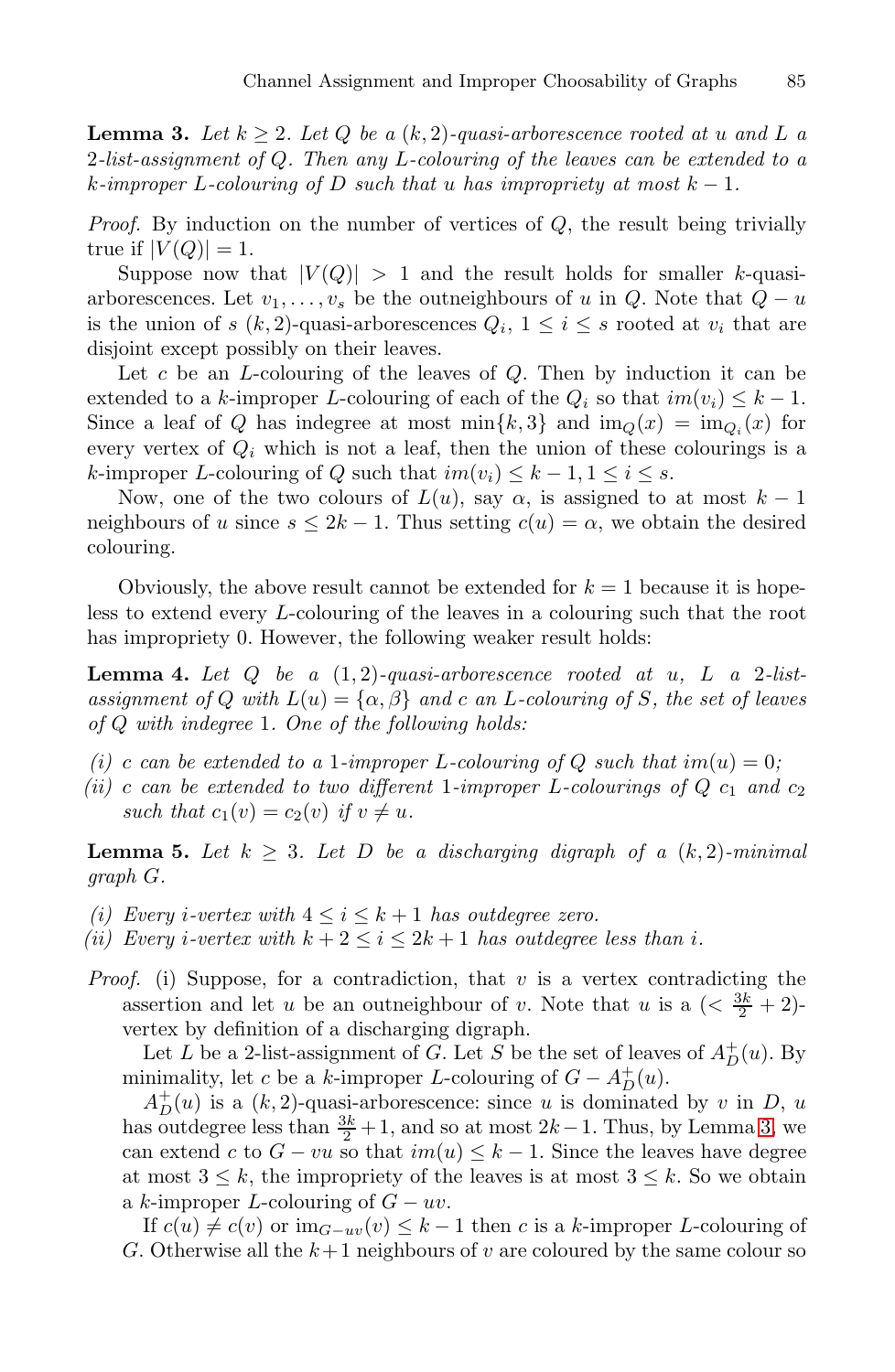recolouring  $v$  with its other allowed colour yields a  $k$ -improper  $L$ -colouring of G.

Hence G is k-improper 2-choosable which is a contradiction.

(ii) Suppose, for a contradiction, that  $v$  is an *i*-vertex contradicting the assertion.

Let L be 2-list-assignment of G and c a k-improper L-colouring of  $G - v$ . There is a colour of  $L(v)$ , say  $\alpha$ , that is assigned to at most k neighbours of v. Let  $v_1, \ldots, v_s$  be these neighbours.

<span id="page-5-0"></span>Let  $G' = G - \bigcup_{j=1}^{s} A_D^+(v_j)$ . And set  $c' = c$  for every vertex of  $G'$  and every leaf of the  $A_D^+(v_j)$ . By Lemma 3 applied to each  $A_D^+(v_j)$  (which are disjoint except possibly on their leaves), we can extend  $c'$  into a k-improper *L*-colouring of  $G - v$  so that  $im(v_j) \leq k - 1$  for  $1 \leq j \leq s$ . Now by definition of c', the only neighbours of v that may be assigned  $\alpha$  by c' are those of  $\{v_1, \ldots, v_s\}$ . Hence setting  $c'(v) = \alpha$ , the L-colouring c' is k-improper. Hence  $G$  is  $k$ -improper 2-choosable which is a contradiction.

Analogously, one can prove the following two lemmata:

<span id="page-5-1"></span>**[Le](#page-2-0)mma 6.** *Let* D *be a discharging digraph of a* (2, 2)*-minimal graph* G*.*

- *(i) The outdegree of a* 3*-vertex is zero.*
- *(ii)* If v is an *i*-vertex with  $i \in \{4, 5\}$  then its outdegree is less than *i*.

**Lemma 7.** *Let* D *be a discharging digraph of a* (1, 2)*-minimal graph* G*. There is no* 3*-vertex with outdegree* 3 *in* D*.*

*Proof (of Theorem 1).* Let G be a  $(k, 2)$ -minimal graph and D a discharging digraph of G. We start with a charge  $w(v) = d(v)$  on each vertex and we apply the following dis[ch](#page-5-0)arging rule: every vertex gives  $\frac{k}{k+2}$  to each of its outneighbours. Let us examine the new ch[ar](#page-4-1)ge  $w'(v)$  of a vertex v, regarding its degree:

- $-$  If v is a 2-vertex then it has indegree 2 so its new charge is  $w'(v) = 2 + \frac{2k}{k+2} =$  $\frac{4k+4}{k+2}$ .
- $-\int_{0}^{k+2} v \text{ is a 3-vertex and } k \geq 3$ , then it has indegree 3 so its new charge is  $w'(v) = 3 + 3 \times \frac{k}{k+2} = \frac{6k+6}{k+2} > \frac{4k+4}{k+2}$  $w'(v) = 3 + 3 \times \frac{k}{k+2} = \frac{6k+6}{k+2} > \frac{4k+4}{k+2}$ . If v is a 3-vertex and  $k = 2$  then it has outdegree 0 by Lemma 6 and indegree 0 by the construction and hence  $w'(v) = 3.$
- **−** If  $4 \le d(v) \le k + 1$ ,  $(k \ge 3)$ , the[n](#page-4-1) by [Le](#page-5-0)mma 5 (i), v has outdegree 0 so its charge is  $d(v) \ge 4 > \frac{4k+4}{k+2}$ .
- **–** If  $k+2 \leq d(v) < \frac{3k}{2}+2$  then either v has outdegree at most  $d(v)$  2 and so its new charge is at least  $d(v) - (d(v) - 2) \times \frac{k}{k+2} = \frac{2d(v)}{k+2} + \frac{2k}{k+2} \geq 2 + \frac{2k}{k+2} = \frac{4k+4}{k+2},$ or by Lemmata 5-7, it has outdegree  $d(v) - 1$ . In this case, by definition of a discharging digraph,  $v$  has indegree 1 so its new charge is:
- $d(v) (d(v) 1) \times \frac{k}{k+2} + \frac{k}{k+2} = d(v) (d(v) 2) \times \frac{k}{k+2} \ge \frac{4k+4}{k+2}.$
- **−** If  $\frac{3k}{2}$  + 2 ≤  $d(v)$  ≤ 2k + 1, (k ≥ 2), then by Lemmata 5 and 6, v has outdegree at most  $d(v) - 1$ . So  $w'(v) \ge d(v) - (d(v) - 1) \times \frac{k}{k+2} = \frac{2d(v)}{k+2} + \frac{k}{k+2} \ge \frac{3k+4+k}{k+2} = \frac{4k+4}{k+2}$ .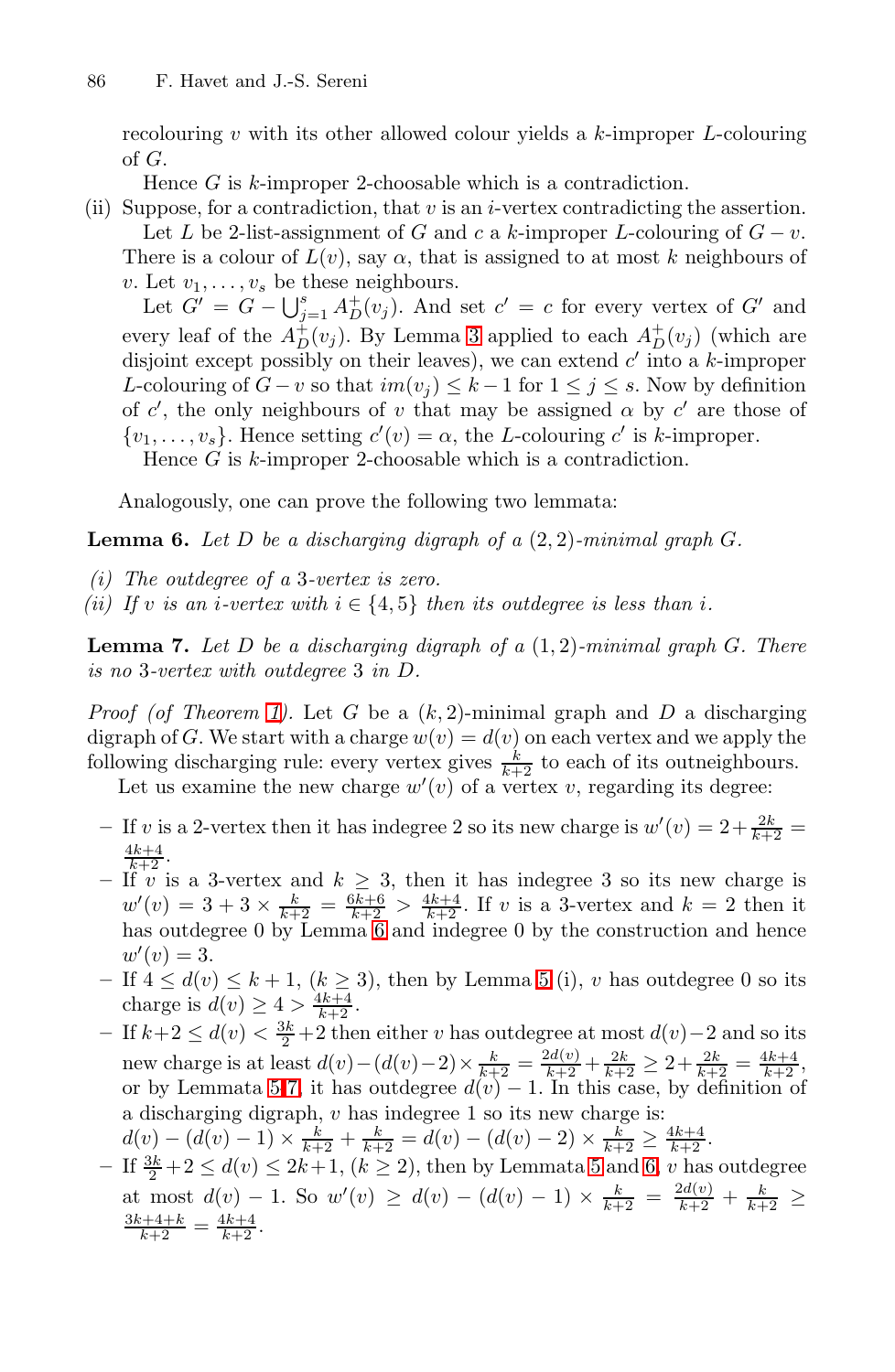Channel Assignment and Improper Choosability of Graphs 87

- If 
$$
d(v) \ge 2k + 2
$$
, then  $w'(v) \ge d(v)(1 - \frac{k}{k+2}) = \frac{2d(v)}{k+2} \ge \frac{4k+4}{k+2}$ .  
\nHence  $\text{Mad}(G) \ge \frac{1}{|V|} \sum_{v \in V} d(v) = \frac{1}{|V|} \sum_{v \in V} w'(v) \ge \frac{4k+4}{k+2}$ .

### **2.2** Upper Bound for  $M(k, 2)$

Let us fix  $k \geq 1$ . In this subsection, we shall construct a family of graphs  $(G_n^k)_{n \geq 1}$ such that for all  $n \geq 1$ :

- 
$$
G_n^k
$$
 is not k-improper 2-colourable.  
\n- Mad $(G_n^k) = \frac{2n(4k^2 + 6k + 4) + 4k^2 + 6k + 2}{2n(k^2 + 2k + 2) + (k + 1)^2}$ .

Hence we will deduce Theorem 2. We denote by  $H_k$  the graph composed of two adjacent vertices u and v also connected by  $k + 1$  internally disjoint paths of length 2. Take k copies of  $H_k$  and create the graph  $F_k$  by identifying the vertices v of each copy. Note that  $F_k$  has one vertex of degree  $k(k+2)$ , k vertices of degree  $k + 2$  and  $k(k + 1)$  vertices of degree 2. Now we take  $2n + 1$  copies of  $F_k$ and we join the vertices v of each copy creating a cycle of size  $2n + 1$ . At last we make a subdivision of all the edges of the cycle but one so as to obtain the graph  $G_n^k$ .

**Lemma 8.**  $G_n^k$  *is not k*-*improper* 2-*colourable.* 

As it is [e](#page-2-1)asily seen, the maximum average degree of  $G$  is its average degree, which is equal to  $M_n^k$ .

## **3 Improper** *l***-Choosability,** *l ≥* **2**

## **3.1** Lower Bound for  $M(k, l)$

In this subsection, we shall prove Theorem 3. The result of the theorem is trivial if k = 0 since a graph of maximum average degree less than l is (l−1)*-degenerate* (i.e. each of its subgraphs has a vertex of degree at most  $l-1$ ). Hence it is lchoosable. For bigger values of  $k$ , we will need some preliminary results.

**Defi[n](#page-3-0)ition [4.](#page-4-0)** A [gra](#page-4-2)ph is said to be  $(k, l)$ *-minimal* if it is not k-improper lchoosable but each of its proper subgraphs is.

**Lemma 9.** *Let* G *be a graph,* L *a list-assignment and* c *an* L*-colouring. If a vertex* v has impropriety at least  $d(v) - |L(v)| + 2$  under c, then there exists an L-colouring c' of G such that  $c'(u) = c(u)$  if  $u \neq v$  and  $\text{im}_{c'}(v) = 0$ .

We now generalise Lemmata 1, 3 and 4.

**Lemma 10.** *Let*  $k \geq 1$  *and let* G *be a*  $(k, l)$ *-minimal graph. Then* G *has minimum degree at least* l *and two*  $(< l + k - 1)$ *-vertices are not adjacent.*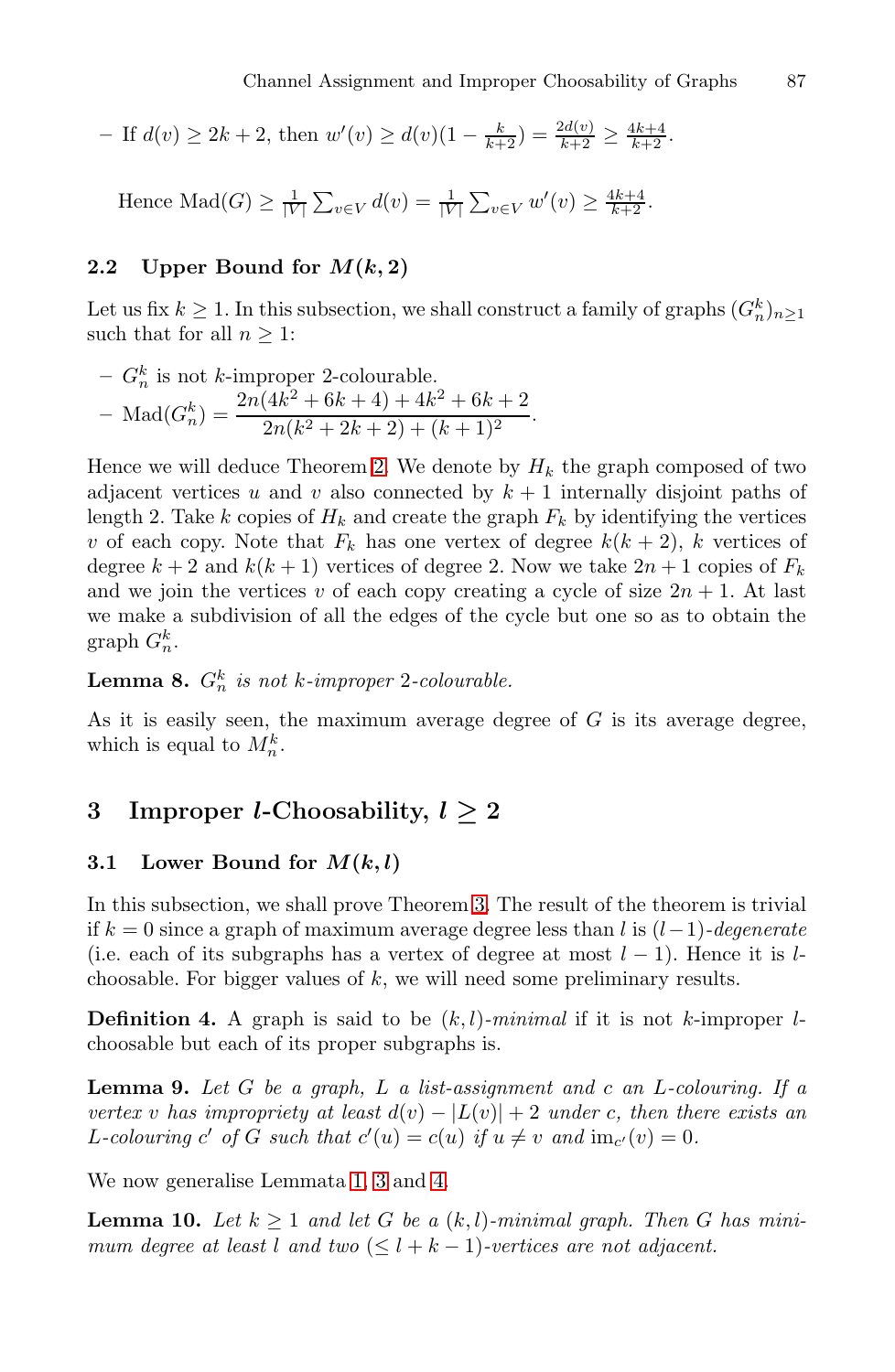**Definition 5.** Let G be a  $(k, l)$ -minimal graph. We partially orient G using the following process:

- 1. Orient each edge uv where v is a  $(\leq l + k 1)$ -vertex from u to v.
- 2. While there is an *i*-vertex v with outdegree exactly  $i l + 1$  and indegree 0 for some  $l + k \leq i < l + k + \frac{k}{l}$ , we orient one of its unoriented incident edges uv from u to v.

The digraph D induced by the oriented edges is called a *discharging digraph* of G. Note that only vertices of degree less than  $l + k + \frac{k}{l}$  can have indegree more than zero, and for  $i \leq l + k - 1$ , every *i*-vertex has indegree exactly *i* in *D*.

A quasi-arborescence rooted at u is a (k,l)*-quasi-arborescence* if and only if every vertex has outdegree at most max $\{2, 2k-1\}$  and every leaf has indegree at most  $l + k - 1$ .

**Lemma 11.** Let  $k > 2$  and let Q be a  $(k, l)$ -quasi-arborescence rooted at u. Let *L be a list-assignment of Q such that*  $|L(v)| \ge \max\{1, d_Q(v) - k + 1\}$  *if* v *is a leaf and*  $|L(v)| \geq 2$  *otherwise. We denote by* S *the set of leaves that have indegree at least* k + 1 *in* Q *(and hence a colour-list of size at least* 2*). Any* L*-colouring of the leaves extends in an* L*-colouring of* Q *such that:*

 $- im(u) \leq k - 1.$  $- \forall v \notin S, im(v) \leq k.$ 

*Furthermore, possibly by recolouring some vertices of* S*, this* L*-colouring of* G *can be made* k*-improper.*

The above result cannot be extended for  $k = 1$ . However the following result holds:

**Lemma 12.** *Let* Q *be a* (1, l)*-quasi-arborescence rooted at* u *and* L *any listassignment of* Q *such that*  $|L(v)| \geq 2$  *if* v *is not a leaf, and*  $|L(v)| \geq d_Q(v)$ *otherwise. We denote by* S *the set of leaves with indegree at least* 2*. Let* c *be an* L*-colouring of the leaves. One of the followings holds:*

- *(i)* c can be extended to an L-colouring of Q such that  $im(u) = 0$  and  $im(v) \leq 1$ *if*  $v \notin S$ *;*
- *(ii)* c can be extended [t](#page-3-1)o two different L-colourings of  $Q$   $c_1$  and  $c_2$  such that  $c_1(v) = c_2(v)$  *if*  $v \neq u$  *and*  $im^{c_i}(v) \leq 1$  *if*  $v \notin S$ *.*

*Furthermore, possibly by recolouring vertices of* S*, all these* L*-colourings can be made* 1*-improper.*

*Moreover, if*  $|L(u)| \geq 3$  *then (i) holds.* 

Using these results, we can say more about the structure of a discharging digraph. The following lemma generalises Lemma 2.

**Lemma 13.** Let  $D$  be a discharging digraph of a  $(k, l)$ -minimal graph  $G$ .

*(i)* Every vertex u with  $l+k \leq d(u) \leq l+2k-1$  has outdegree at most  $d(u)-l+1$ . *In particular,* D *is acyclic.*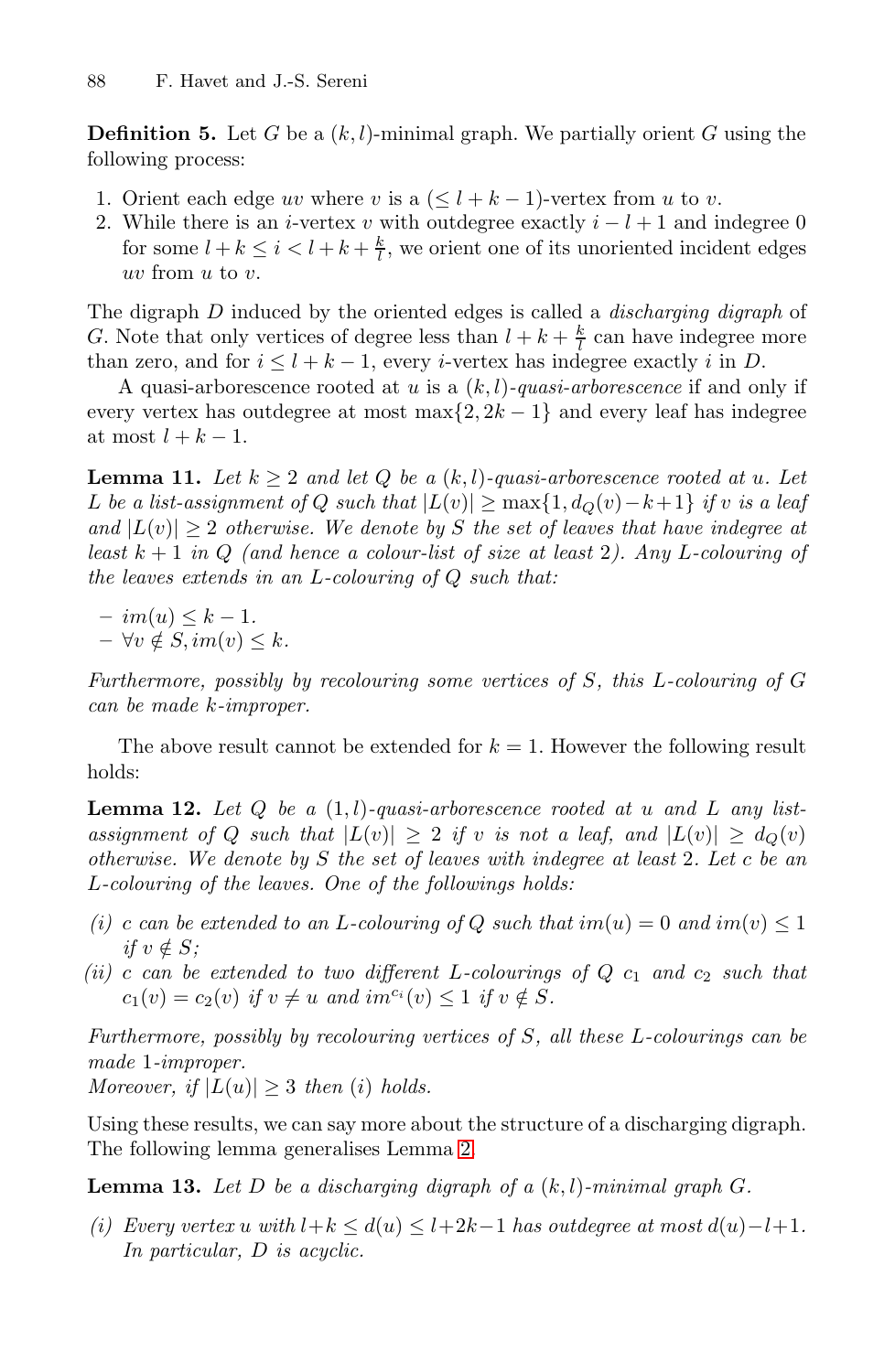*(ii)* For every vertex *u with indegree* 1*,*  $A_D^+(u)$  *is a*  $(k, l)$ -quasi-arborescence. In *particular, the indegree of the leaves in*  $A_D^+(u)$  *is at most*  $l + k - 1$ *.* 

*Proof (of Theorem 3).* Let G be a  $(k, l)$ -minimal graph and D a discharging digraph of G. We start with a charge  $w(v) = d(v)$  on each vertex and we apply the following discharging rule: every vertex gives  $\frac{k}{l+k}$  to each of its outneighbours. One can check that, by using Lemma 13, the new charge of every vertex is at least  $l + \frac{lk}{l+k}$ .

### **3.2** Upper Bound for  $M(k, l)$

<span id="page-8-1"></span>In this subsection we shall construct for all  $l \geq 2$  and all  $k \geq 1$ , a graph  $G_l^k$ which is not  $k$ -improper  $l$ -colourable. So its maximum average degree will give an upper bound for  $M(k, l)$ . To construct  $G_2^k$ , take  $k + 1$  copies of  $H_k$  (defined in Subsection 2.2) and identify their vertex v. We define  $G_l^k$ ,  $l \geq 3$ , inductively. First we create the graph  $M_l^k$  by taking k copies of  $G_{l-1}^k$  and adding a vertex w which we join to every other vertices. Then we take  $l-1$  copies  $M^1, \ldots, M^{l-1}$ of  $M_l^k$  and we join all the vertices  $w_1, \ldots, w_{l-1}$  (so that they form a complete graph of size  $l - 1$ ). Now, we add  $k + 2$  vertices  $z_0, z_1, \ldots, z_{k+1}$  each joined to each of the  $w_i$ ,  $1 \leq i \leq l-1$ . Last we add the edges  $z_0z_i$  for  $1 \leq i \leq k+1$ .

**Lemma 14.** For all  $l \geq 2$  and all  $k \geq 1$ , the graph  $G_l^k$  is not k-improper l*colourable.*

**Proposition 2.** Mad $(G_l^k)$  *tends to* 2l *as* k *tends to infinity.* 

*Proof.* It is clear that the maximum average degree of  $G_l^k$  is its average degree.

The number of vertices of  $G_l^k$  is  $n_l^k = 2l + (l + 1)k + \sum_{i=1}^{l}$ *l i*=2  $\frac{(l-1)!}{(l-i)!}k^i$ . Indeed  $n_l^k$  satisfies:  $n_2^k = k^2 + 3k + 3$  and  $\forall l \ge 3, n_l^k = (k \times n_{l-1}^k + 1) \times (l-1) + k + 2$ . In particular, as a polynomial in  $k, n_l^k \sim (l-1)!k^l$ .

Let  $s_l^k$  denotes the sum [o](#page-2-1)f [th](#page-8-1)e degrees of the vertices in  $G_l^k$ .  $s_l^k$  satisfies:  $s_2^k = 4k^2 + 10k + 6$  and  $s_l^k = (l-1)(k \times s_{l-1}^k + 2k \times n_{l-1}^k + l + k) + (l+1)k + 2l$  if  $l \geq 3$ . Hence it is a polynomial in k of degree l. Furthermore, denoting by  $c_l^k$  its dominant coefficient, we have:  $c_2^k = 4$  and  $\forall l \geq 3, c_l^k = (l-1) \times c_{l-1}^k + 2k \times (l-1)!$ . Thus  $c_l^k = 2l!$ . So  $s_l^k \sim 2l!k^l$ .

Hence the limit of  $\text{Mad}(G_l^k)$  as k tends to infinity is  $2 \frac{l!}{(l-1)!} = 2l$ .

<span id="page-8-0"></span>Corollary 1 immediately follows from Theorem 3 and Proposition 2.

## **References**

- 1. Appel, K. and Haken, W.: Every planar map is four colourable, Part I: Discharging. Illinois J. Math. **21** (1977) 429–490.
- 2. Appel, K. and Haken, W. and Koch, J.: Every planar map is four colourable, Part II: Reducibility. Illinois J. Math. **21** (1977) 491–567.